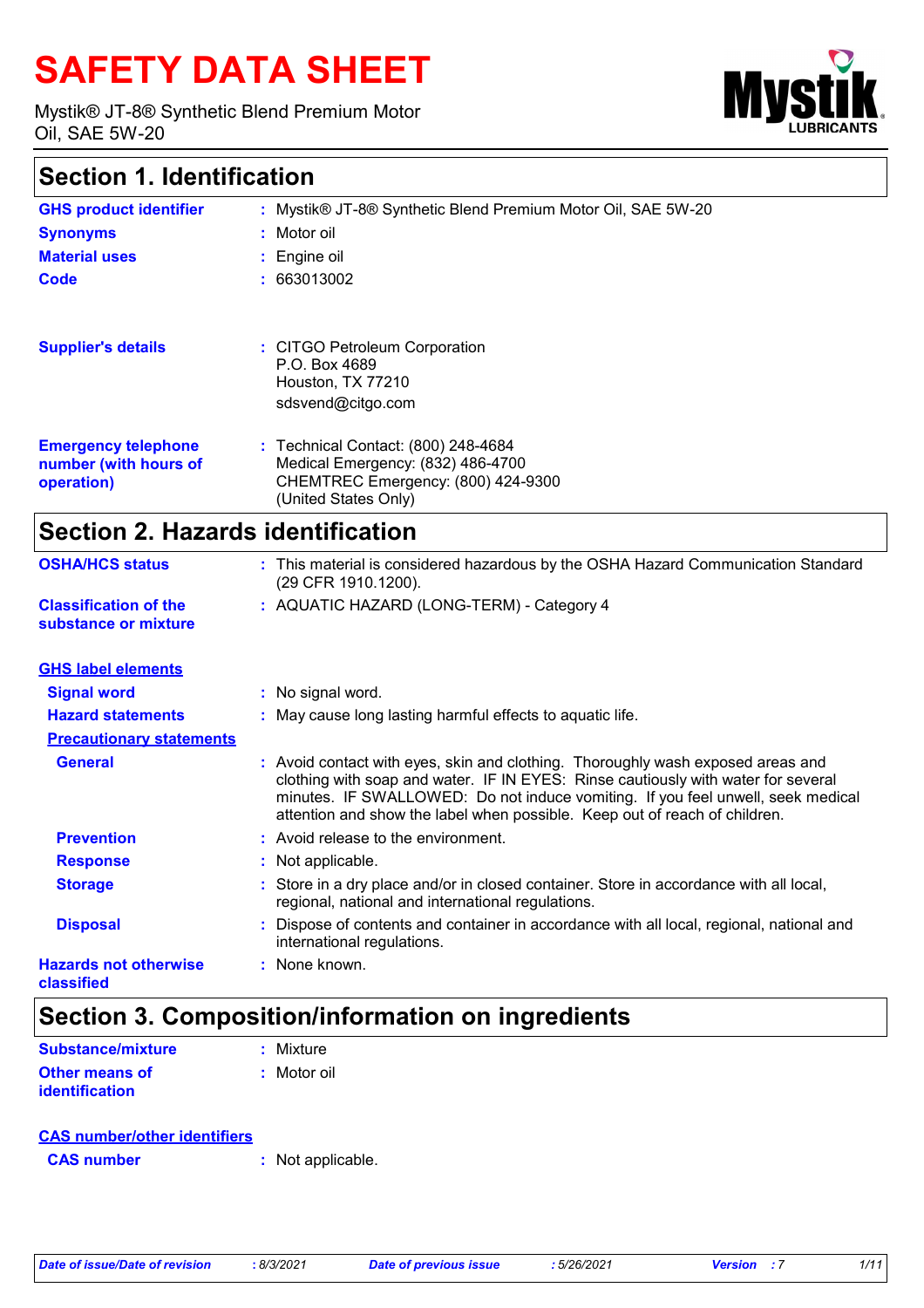### **Section 3. Composition/information on ingredients**

| <b>Ingredient name</b>                                                                                                                                                                                       | $\frac{9}{6}$                                 | <b>CAS number</b>                      |
|--------------------------------------------------------------------------------------------------------------------------------------------------------------------------------------------------------------|-----------------------------------------------|----------------------------------------|
| Distillates (petroleum), hydrotreated heavy paraffinic<br>Distillates (petroleum), solvent-refined heavy paraffinic<br>Alkaryl amine<br>Lubricating oils (petroleum), C20-50, hydrotreated neutral oil-based | I≥25 - ≤50<br>225 - ≤50<br>Proprietary<br>l≤3 | 64742-54-7<br>64741-88-4<br>72623-87-1 |
|                                                                                                                                                                                                              |                                               |                                        |

Any concentration shown as a range is to protect confidentiality or is due to process variation.

**There are no additional ingredients present which, within the current knowledge of the supplier and in the concentrations applicable, are classified as hazardous to health or the environment and hence require reporting in this section.**

**Occupational exposure limits, if available, are listed in Section 8.**

### **Section 4. First aid measures**

#### **Description of necessary first aid measures**

| <b>Eye contact</b>  | : Immediately flush eyes with plenty of water, occasionally lifting the upper and lower<br>eyelids. Check for and remove any contact lenses. Continue to rinse for at least 10<br>minutes. Get medical attention if irritation occurs.                                                                                                                                                                                                                                                                                                                                                                                                                                                                                                                                 |
|---------------------|------------------------------------------------------------------------------------------------------------------------------------------------------------------------------------------------------------------------------------------------------------------------------------------------------------------------------------------------------------------------------------------------------------------------------------------------------------------------------------------------------------------------------------------------------------------------------------------------------------------------------------------------------------------------------------------------------------------------------------------------------------------------|
| <b>Inhalation</b>   | : Remove victim to fresh air and keep at rest in a position comfortable for breathing. If<br>not breathing, if breathing is irregular or if respiratory arrest occurs, provide artificial<br>respiration or oxygen by trained personnel. It may be dangerous to the person providing<br>aid to give mouth-to-mouth resuscitation. Get medical attention if adverse health effects<br>persist or are severe. If unconscious, place in recovery position and get medical<br>attention immediately. Maintain an open airway. Loosen tight clothing such as a collar,<br>tie, belt or waistband. In case of inhalation of decomposition products in a fire,<br>symptoms may be delayed. The exposed person may need to be kept under medical<br>surveillance for 48 hours. |
| <b>Skin contact</b> | : Flush contaminated skin with plenty of water. Remove contaminated clothing and<br>shoes. Get medical attention if symptoms occur. Wash clothing before reuse. Clean<br>shoes thoroughly before reuse.                                                                                                                                                                                                                                                                                                                                                                                                                                                                                                                                                                |
| <b>Ingestion</b>    | : Wash out mouth with water. Remove dentures if any. Remove victim to fresh air and<br>keep at rest in a position comfortable for breathing. Do not induce vomiting unless<br>directed to do so by medical personnel. If vomiting occurs, the head should be kept low<br>so that vomit does not enter the lungs. Get medical attention if adverse health effects<br>persist or are severe. Never give anything by mouth to an unconscious person. If<br>unconscious, place in recovery position and get medical attention immediately. Maintain<br>an open airway. Loosen tight clothing such as a collar, tie, belt or waistband.                                                                                                                                     |

| <b>Most important symptoms/effects, acute and delayed</b>                            |                     |                                                                                                                                                                          |            |                    |      |
|--------------------------------------------------------------------------------------|---------------------|--------------------------------------------------------------------------------------------------------------------------------------------------------------------------|------------|--------------------|------|
| <b>Potential acute health effects</b>                                                |                     |                                                                                                                                                                          |            |                    |      |
| <b>Eye contact</b>                                                                   |                     | : No known significant effects or critical hazards.                                                                                                                      |            |                    |      |
| <b>Inhalation</b>                                                                    |                     | Exposure to decomposition products may cause a health hazard. Serious effects may<br>be delayed following exposure.                                                      |            |                    |      |
| <b>Skin contact</b>                                                                  |                     | : No known significant effects or critical hazards.                                                                                                                      |            |                    |      |
| <b>Ingestion</b>                                                                     |                     | : No known significant effects or critical hazards.                                                                                                                      |            |                    |      |
| <b>Over-exposure signs/symptoms</b>                                                  |                     |                                                                                                                                                                          |            |                    |      |
| <b>Eye contact</b>                                                                   | : No specific data. |                                                                                                                                                                          |            |                    |      |
| <b>Inhalation</b>                                                                    | : No specific data. |                                                                                                                                                                          |            |                    |      |
| <b>Skin contact</b>                                                                  | : No specific data. |                                                                                                                                                                          |            |                    |      |
| <b>Ingestion</b>                                                                     | : No specific data. |                                                                                                                                                                          |            |                    |      |
| Indication of immediate medical attention and special treatment needed, if necessary |                     |                                                                                                                                                                          |            |                    |      |
| <b>Notes to physician</b>                                                            |                     | : In case of inhalation of decomposition products in a fire, symptoms may be delayed.<br>The exposed person may need to be kept under medical surveillance for 48 hours. |            |                    |      |
| <b>Specific treatments</b>                                                           |                     | : Treat symptomatically and supportively.                                                                                                                                |            |                    |      |
| Date of issue/Date of revision                                                       | : 8/3/2021          | <b>Date of previous issue</b>                                                                                                                                            | :5/26/2021 | <b>Version</b> : 7 | 2/11 |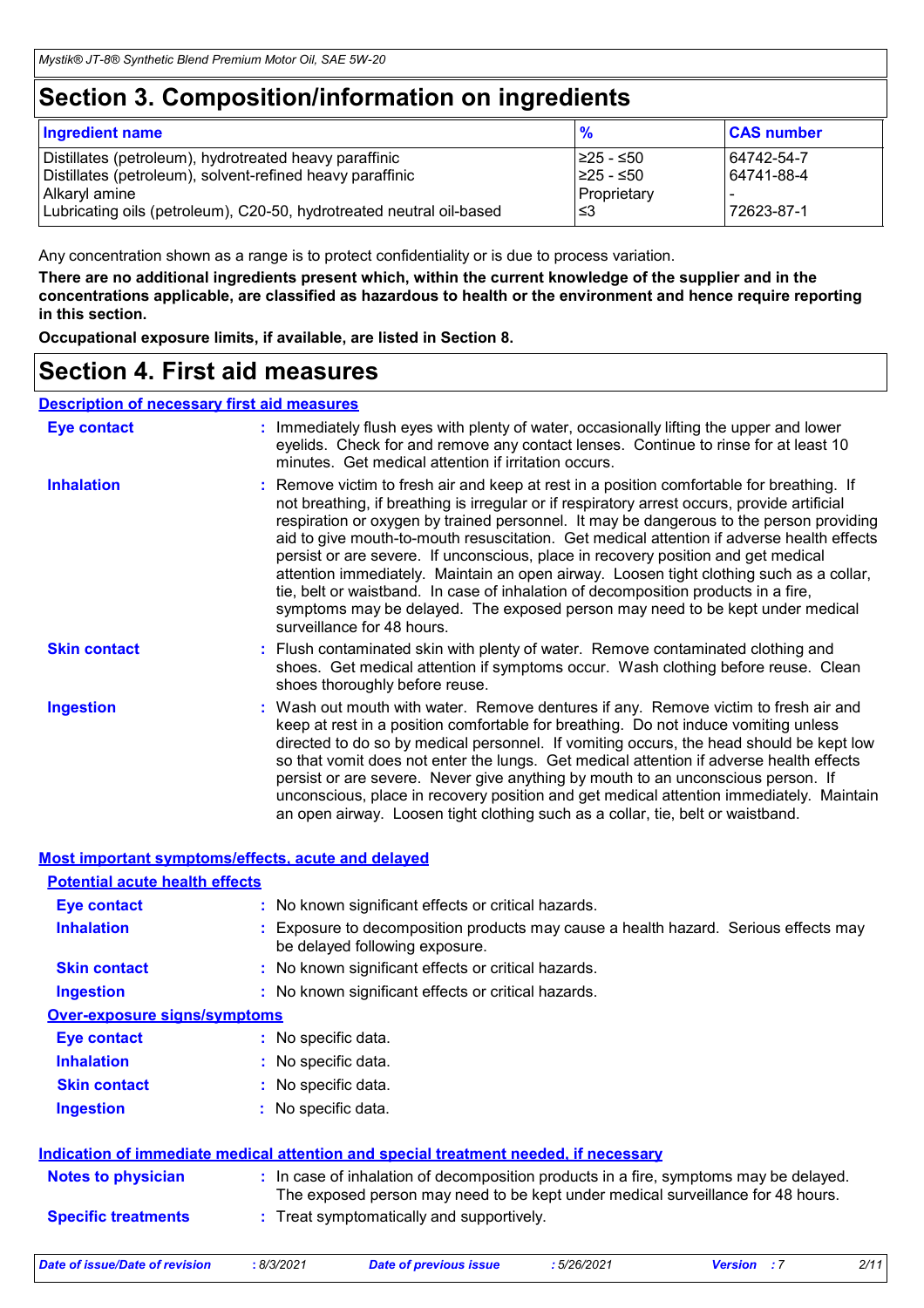### **Section 4. First aid measures**

**Protection of first-aiders** : No action shall be taken involving any personal risk or without suitable training. It may be dangerous to the person providing aid to give mouth-to-mouth resuscitation.

#### **See toxicological information (Section 11)**

### **Section 5. Fire-fighting measures**

| <b>Extinguishing media</b>                               |                                                                                                                                                                                                                                                                                                        |
|----------------------------------------------------------|--------------------------------------------------------------------------------------------------------------------------------------------------------------------------------------------------------------------------------------------------------------------------------------------------------|
| <b>Suitable extinguishing</b><br>media                   | : Use an extinguishing agent suitable for the surrounding fire.                                                                                                                                                                                                                                        |
| <b>Unsuitable extinguishing</b><br>media                 | : None known.                                                                                                                                                                                                                                                                                          |
| <b>Specific hazards arising</b><br>from the chemical     | : In a fire or if heated, a pressure increase will occur and the container may burst. This<br>material may cause long lasting harmful effects to aquatic life. Fire water contaminated<br>with this material must be contained and prevented from being discharged to any<br>waterway, sewer or drain. |
| <b>Hazardous thermal</b><br>decomposition products       | Decomposition products may include the following materials:<br>carbon dioxide<br>carbon monoxide<br>nitrogen oxides<br>sulfur oxides<br>phosphorus oxides<br>metal oxide/oxides                                                                                                                        |
| <b>Special protective actions</b><br>for fire-fighters   | : Promptly isolate the scene by removing all persons from the vicinity of the incident if<br>there is a fire. No action shall be taken involving any personal risk or without suitable<br>training.                                                                                                    |
| <b>Special protective</b><br>equipment for fire-fighters | Fire-fighters should wear appropriate protective equipment and self-contained breathing<br>apparatus (SCBA) with a full face-piece operated in positive pressure mode.                                                                                                                                 |

### **Section 6. Accidental release measures**

|                                  | <b>Personal precautions, protective equipment and emergency procedures</b>                                                                                                                                                                                                                                                                                                                                       |
|----------------------------------|------------------------------------------------------------------------------------------------------------------------------------------------------------------------------------------------------------------------------------------------------------------------------------------------------------------------------------------------------------------------------------------------------------------|
| For non-emergency<br>personnel   | : No action shall be taken involving any personal risk or without suitable training.<br>Evacuate surrounding areas. Keep unnecessary and unprotected personnel from<br>entering. Do not touch or walk through spilled material. Avoid breathing vapor or mist.<br>Provide adequate ventilation. Wear appropriate respirator when ventilation is<br>inadequate. Put on appropriate personal protective equipment. |
| For emergency responders         | : If specialized clothing is required to deal with the spillage, take note of any information in<br>Section 8 on suitable and unsuitable materials. See also the information in "For non-<br>emergency personnel".                                                                                                                                                                                               |
| <b>Environmental precautions</b> | : Avoid dispersal of spilled material and runoff and contact with soil, waterways, drains<br>and sewers. Inform the relevant authorities if the product has caused environmental<br>pollution (sewers, waterways, soil or air). Water polluting material. May be harmful to<br>the environment if released in large quantities.                                                                                  |

#### **Methods and materials for containment and cleaning up**

Stop leak if without risk. Move containers from spill area. Dilute with water and mop up if water-soluble. Alternatively, or if water-insoluble, absorb with an inert dry material and place in an appropriate waste disposal container. Dispose of via a licensed waste disposal contractor. **Small spill :**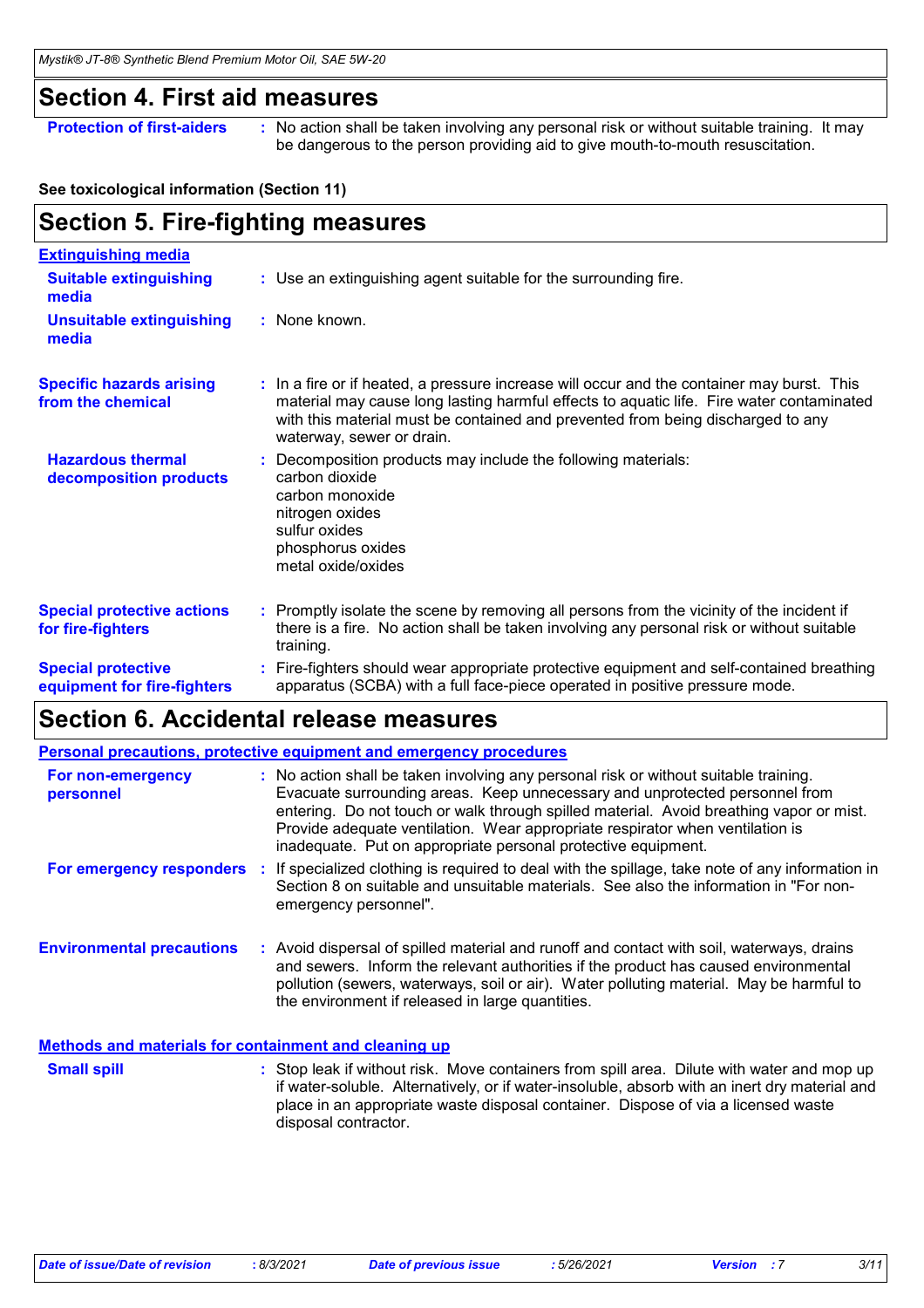### **Section 6. Accidental release measures**

## **Section 7. Handling and storage**

| <b>Precautions for safe handling</b>                                             |                                                                                                                                                                                                                                                                                                                                                                                                                                                                                                                                                                                  |
|----------------------------------------------------------------------------------|----------------------------------------------------------------------------------------------------------------------------------------------------------------------------------------------------------------------------------------------------------------------------------------------------------------------------------------------------------------------------------------------------------------------------------------------------------------------------------------------------------------------------------------------------------------------------------|
| <b>Protective measures</b>                                                       | Put on appropriate personal protective equipment (see Section 8). Do not ingest. Avoid<br>contact with eyes, skin and clothing. Avoid breathing vapor or mist. Avoid release to<br>the environment. Keep in the original container or an approved alternative made from a<br>compatible material, kept tightly closed when not in use. Empty containers retain<br>product residue and can be hazardous. Do not reuse container.                                                                                                                                                  |
| <b>Advice on general</b><br>occupational hygiene                                 | : Eating, drinking and smoking should be prohibited in areas where this material is<br>handled, stored and processed. Workers should wash hands and face before eating,<br>drinking and smoking. Remove contaminated clothing and protective equipment before<br>entering eating areas. See also Section 8 for additional information on hygiene<br>measures.                                                                                                                                                                                                                    |
| <b>Conditions for safe storage,</b><br>including any<br><b>incompatibilities</b> | Store in accordance with local regulations. Store in original container protected from<br>direct sunlight in a dry, cool and well-ventilated area, away from incompatible materials<br>(see Section 10) and food and drink. Keep container tightly closed and sealed until<br>ready for use. Containers that have been opened must be carefully resealed and kept<br>upright to prevent leakage. Do not store in unlabeled containers. Use appropriate<br>containment to avoid environmental contamination. See Section 10 for incompatible<br>materials before handling or use. |
|                                                                                  | Bulk Storage Conditions: Maintain all storage tanks in accordance with applicable<br>regulations. Use necessary controls to monitor tank inventories. Inspect all storage<br>tanks on a periodic basis. Test tanks and associated piping for tightness. Maintain the<br>automatic leak detection devices to assure proper working condition.                                                                                                                                                                                                                                     |

### **Section 8. Exposure controls/personal protection**

| <b>Control parameters</b> |
|---------------------------|
|                           |

| <b>Occupational exposure limits</b> |  |
|-------------------------------------|--|
|                                     |  |

Distillates (petroleum), hydrotreated heavy paraffinic **ACGIH TLV (United States, 3/2019).** 

|                                                                      | TWA: 5 mg/m <sup>3</sup> 8 hours. Form: Inhalable |
|----------------------------------------------------------------------|---------------------------------------------------|
|                                                                      | fraction                                          |
|                                                                      | OSHA PEL (United States, 5/2018).                 |
|                                                                      | TWA: 5 mg/m <sup>3</sup> 8 hours.                 |
|                                                                      | NIOSH REL (United States, 10/2016).               |
|                                                                      | TWA: 5 mg/m <sup>3</sup> 10 hours. Form: Mist     |
|                                                                      | STEL: 10 mg/m <sup>3</sup> 15 minutes. Form: Mist |
| Distillates (petroleum), solvent-refined heavy paraffinic            | ACGIH TLV (United States, 3/2019).                |
|                                                                      | TWA: 5 mg/m <sup>3</sup> 8 hours. Form: Inhalable |
|                                                                      | fraction                                          |
|                                                                      | OSHA PEL (United States, 5/2018).                 |
|                                                                      | TWA: 5 mg/m <sup>3</sup> 8 hours.                 |
|                                                                      | NIOSH REL (United States, 10/2016).               |
|                                                                      | TWA: 5 mg/m <sup>3</sup> 10 hours. Form: Mist     |
|                                                                      | STEL: 10 mg/m <sup>3</sup> 15 minutes. Form: Mist |
| Lubricating oils (petroleum), C20-50, hydrotreated neutral oil-based | NIOSH REL (United States, 10/2016).               |
|                                                                      | TWA: 5 mg/m <sup>3</sup> 10 hours. Form: Mist     |
|                                                                      | STEL: 10 mg/m <sup>3</sup> 15 minutes. Form: Mist |
|                                                                      | <b>ACGIH TLV (United States).</b>                 |
|                                                                      | TWA: $5 \text{ mg/m}$                             |
|                                                                      | <b>OSHA PEL (United States).</b>                  |
|                                                                      |                                                   |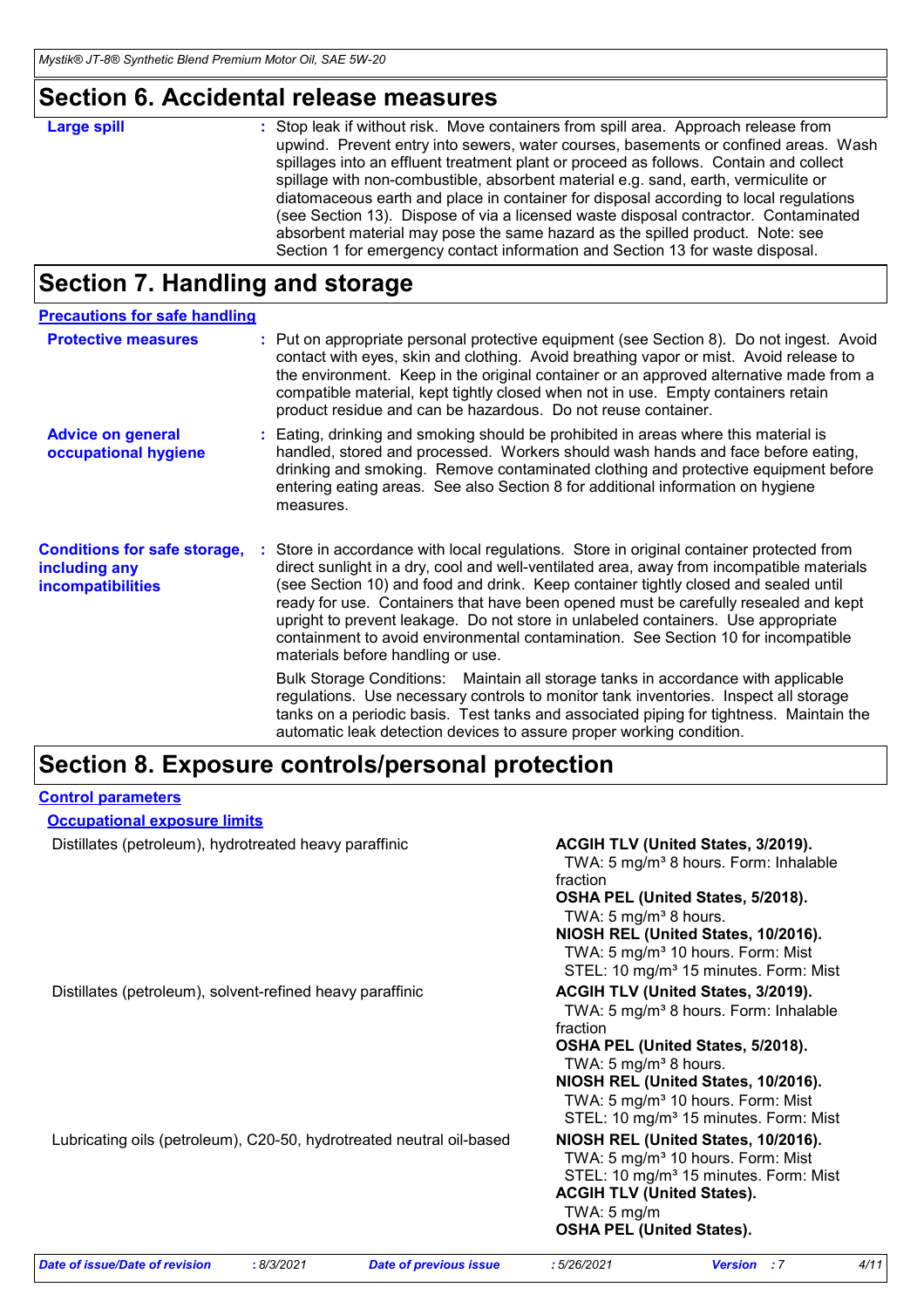### **Section 8. Exposure controls/personal protection**

TWA:  $5 \text{ mg/m}^3$ 

| <b>Appropriate engineering</b><br><b>controls</b> | : Good general ventilation should be sufficient to control worker exposure to airborne<br>contaminants.                                                                                                                                                                                                                                                                                                                                                                                                                                                             |
|---------------------------------------------------|---------------------------------------------------------------------------------------------------------------------------------------------------------------------------------------------------------------------------------------------------------------------------------------------------------------------------------------------------------------------------------------------------------------------------------------------------------------------------------------------------------------------------------------------------------------------|
| <b>Environmental exposure</b><br>controls         | : Emissions from ventilation or work process equipment should be checked to ensure<br>they comply with the requirements of environmental protection legislation. In some<br>cases, vapor controls, filters or engineering modifications to the process equipment will<br>be necessary to reduce emissions to acceptable levels.                                                                                                                                                                                                                                     |
| <b>Individual protection measures</b>             |                                                                                                                                                                                                                                                                                                                                                                                                                                                                                                                                                                     |
| <b>Hygiene measures</b>                           | : Wash hands, forearms and face thoroughly after handling chemical products, before<br>eating, smoking and using the lavatory and at the end of the working period.<br>Appropriate techniques should be used to remove potentially contaminated clothing.<br>Wash contaminated clothing before reusing. Ensure that eyewash stations and safety<br>showers are close to the workstation location.                                                                                                                                                                   |
| <b>Eye/face protection</b>                        | : Safety glasses equipped with side shields are recommended as minimum protection in<br>industrial settings. If contact is possible, the following protection should be worn, unless<br>the assessment indicates a higher degree of protection: chemical splash goggles.<br>Safety eyewear complying with an approved standard should be used when a risk<br>assessment indicates this is necessary to avoid exposure to liquid splashes, mists,<br>gases or dusts. If inhalation hazards exist, a full-face respirator may be required<br>instead.                 |
| <b>Skin protection</b>                            |                                                                                                                                                                                                                                                                                                                                                                                                                                                                                                                                                                     |
| <b>Hand protection</b>                            | : Avoid skin contact with liquid. Chemical-resistant gloves complying with an approved<br>standard should be worn at all times when handling chemical products if a risk<br>assessment indicates this is necessary. Considering the parameters specified by the<br>glove manufacturer, check during use that the gloves are still retaining their protective<br>properties. It should be noted that the time to breakthrough for any glove material may<br>be different for different glove manufacturers. Leather gloves are not protective for<br>liquid contact. |
| <b>Body protection</b>                            | : Personal protective equipment for the body should be selected based on the task being<br>performed and the risks involved and should be approved by a specialist before<br>handling this product.                                                                                                                                                                                                                                                                                                                                                                 |
| <b>Other skin protection</b>                      | : Avoid skin contact with liquid. Appropriate footwear and any additional skin protection<br>measures should be selected based on the task being performed and the risks involved<br>and should be approved by a specialist before handling this product. Leather boots are<br>not protective for liquid contact.                                                                                                                                                                                                                                                   |
| <b>Respiratory protection</b>                     | : Avoid inhalation of gases, vapors, mists or dusts. Use a properly fitted, air-purifying or<br>supplied-air respirator complying with an approved standard if a risk assessment<br>indicates this is necessary. Respirator selection must be based on known or anticipated<br>exposure levels, the hazards of the product and the safe working limits of the selected<br>respirator.                                                                                                                                                                               |
| m.                                                | والمتماز ومروي والمرابط                                                                                                                                                                                                                                                                                                                                                                                                                                                                                                                                             |

### **Section 9. Physical and chemical properties**

**Physical state Vapor pressure Vapor density :** Liquid. >1 [Air = 1] **:** <0.0013 kPa (<0.01 mm Hg) [room temperature] **: Odor :** Mild petroleum odor **pH Color** : Amber. **Evaporation rate** : <1 (n-butyl acetate. = 1) **Flash point** : Open cup: 228°C (442.4°F) [Cleveland.] **:** Not available. **Appearance Boiling point :** Not available. **Lower and upper explosive (flammable) limits :** Not available. *Date of issue/Date of revision* **:** *8/3/2021 Date of previous issue : 5/26/2021 Version : 7 5/11*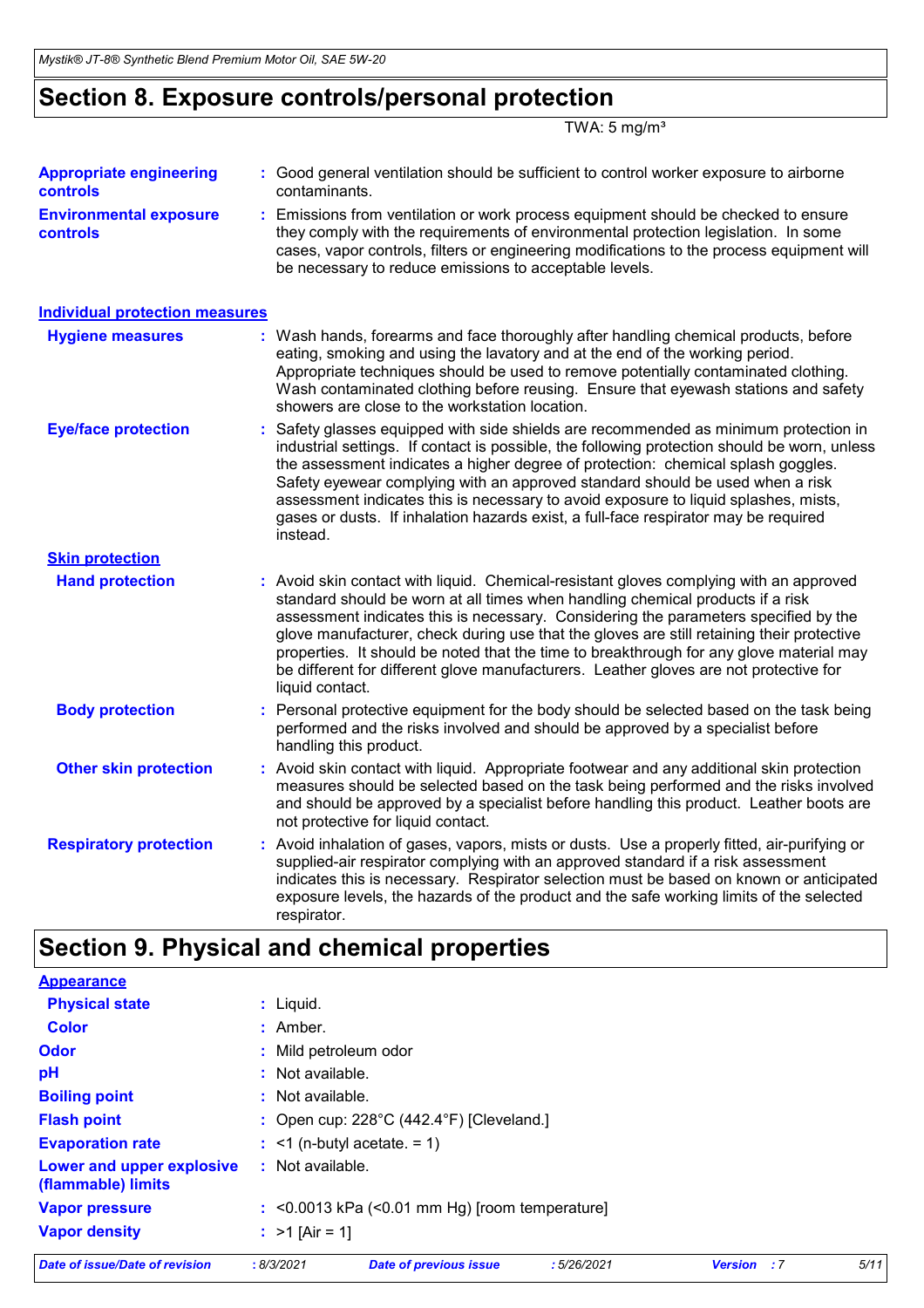### **Section 9. Physical and chemical properties**

| <b>Relative density</b>         | : 0.86                                                            |
|---------------------------------|-------------------------------------------------------------------|
| <b>Density Ibs/gal</b>          | : Estimated 7.17 lbs/gal                                          |
| Density gm/cm <sup>3</sup>      | : Not available.                                                  |
| <b>Gravity, <sup>o</sup>API</b> | : Estimated 33 $@$ 60 F                                           |
| <b>Solubility</b>               | : Insoluble in the following materials: cold water.               |
| Flow time (ISO 2431)            | : Not available.                                                  |
| <b>Viscosity</b>                | : Kinematic (40°C (104°F)): 0.5032 cm <sup>2</sup> /s (50.32 cSt) |
| <b>Viscosity SUS</b>            | : Estimated 233 SUS @104 F                                        |

### **Section 10. Stability and reactivity**

| <b>Reactivity</b>                                   | : Not expected to be Explosive, Self-Reactive, Self-Heating, or an Organic Peroxide<br>under US GHS Definition(s). |
|-----------------------------------------------------|--------------------------------------------------------------------------------------------------------------------|
| <b>Chemical stability</b>                           | : The product is stable.                                                                                           |
| <b>Possibility of hazardous</b><br><b>reactions</b> | : Under normal conditions of storage and use, hazardous reactions will not occur.                                  |
| <b>Conditions to avoid</b>                          | : No specific data.                                                                                                |
| Incompatible materials                              | : No specific data.                                                                                                |
| <b>Hazardous decomposition</b><br>products          | : Under normal conditions of storage and use, hazardous decomposition products should<br>not be produced.          |

### **Section 11. Toxicological information**

#### **Acute toxicity Information on toxicological effects**

| <b>Product/ingredient name</b>                                  | <b>Result</b> | <b>Species</b> | <b>Dose</b> | <b>Exposure</b> |
|-----------------------------------------------------------------|---------------|----------------|-------------|-----------------|
| Distillates (petroleum),<br>hydrotreated heavy paraffinic       | LD50 Dermal   | Rat            | >5000 mg/kg |                 |
|                                                                 | LD50 Oral     | Rat            | >5000 mg/kg |                 |
| Distillates (petroleum),<br>solvent-refined heavy<br>paraffinic | LD50 Dermal   | Rabbit         | 2000 mg/kg  |                 |
|                                                                 | LD50 Oral     | Rat            | 5000 mg/kg  |                 |

**Conclusion/Summary : Distillates (petroleum), hydrotreated heavy paraffinic**: Mineral oil mists derived from highly refined oils are reported to have low acute and sub-acute toxicities in animals. Effects from single and short-term repeated exposures to high concentrations of mineral oil mists well above applicable workplace exposure levels include lung inflammatory reaction, lipoid granuloma formation and lipoid pneumonia. In acute and sub-acute studies involving exposures to lower concentrations of mineral oil mists at or near current work place exposure levels produced no significant toxicological effects. **Distillates (petroleum), solvent-refined heavy paraffinic**: Mineral oil mists derived from highly refined oils are reported to have low acute and sub-acute toxicities in animals. Effects from single and short-term repeated exposures to high concentrations of mineral oil mists well above applicable workplace exposure levels include lung inflammatory reaction, lipoid granuloma formation and lipoid pneumonia. In acute and sub-acute studies involving exposures to lower concentrations of mineral oil mists at or near current work place exposure levels produced no significant toxicological effects.

#### **Irritation/Corrosion**

#### Not available.

**Skin :** No additional information.

| Date of issue/Date of revision | : 8/3/2021 | <b>Date of previous issue</b> | : 5/26/2021 | <b>Version</b> : 7 | 6/11 |
|--------------------------------|------------|-------------------------------|-------------|--------------------|------|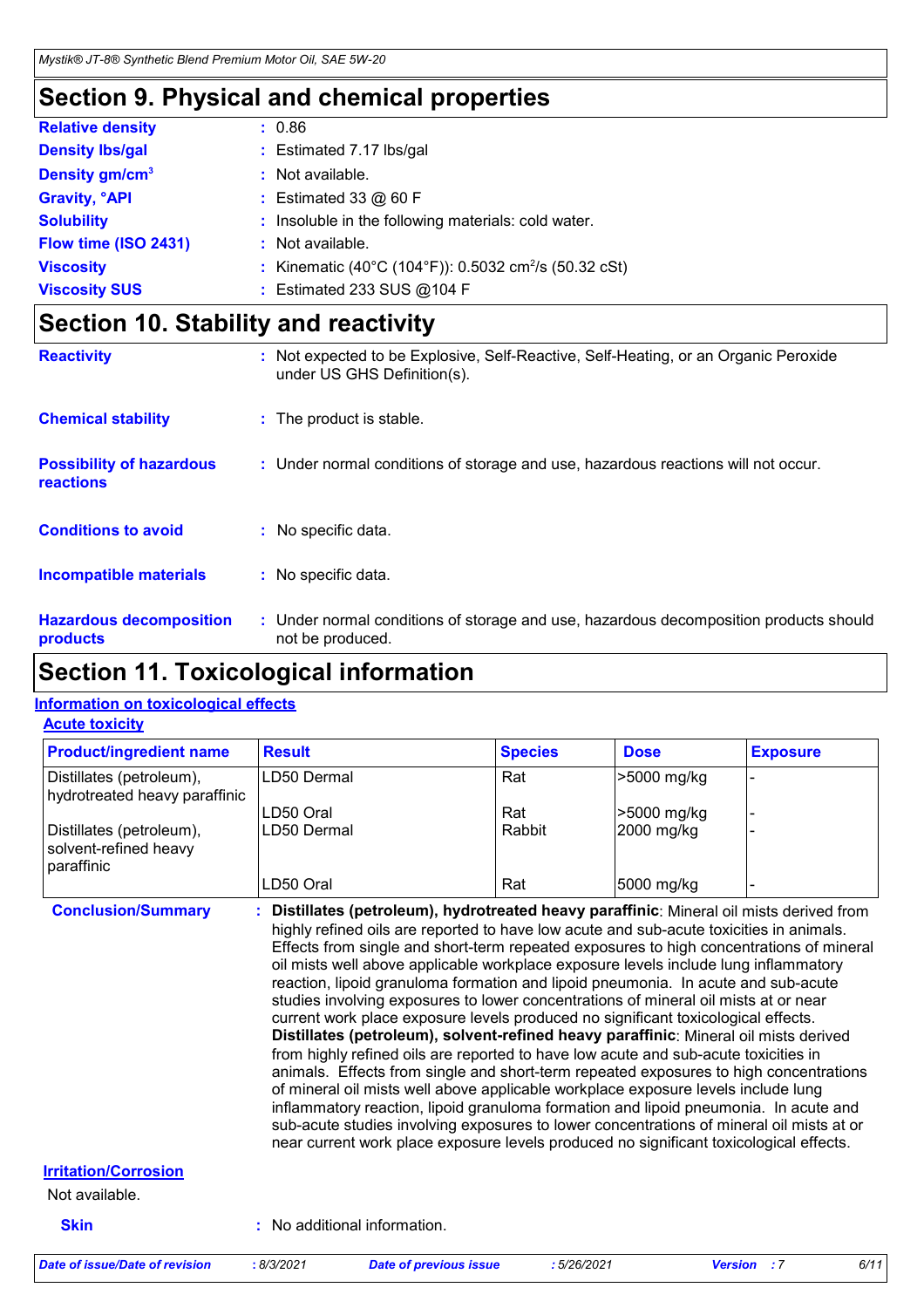### **Section 11. Toxicological information**

| <b>Eyes</b>               | : No additional information.   |
|---------------------------|--------------------------------|
| <b>Respiratory</b>        | : No additional information.   |
| <b>Sensitization</b>      |                                |
| Not available.            |                                |
| <b>Skin</b>               | $:$ No additional information. |
| <b>Respiratory</b>        | : No additional information.   |
| <b>Mutagenicity</b>       |                                |
| Not available.            |                                |
| <b>Conclusion/Summary</b> | : No additional information.   |
| <b>Carcinogenicity</b>    |                                |
| Not available.            |                                |
| Conclusion Cummon         | Distillates (petroleum), solve |

**Conclusion/Summary : Distillates (petroleum), solvent-refined heavy paraffinic**: In long term studies (up to two years) no carcinogenic effects have been reported in any animal species tested.

#### **Classification**

| <b>Product/ingredient name</b>                                  | <b>OSHA</b> | <b>IARC</b> | <b>NTP</b>               |
|-----------------------------------------------------------------|-------------|-------------|--------------------------|
| Distillates (petroleum),<br>solvent-refined heavy<br>paraffinic |             |             | $\overline{\phantom{0}}$ |

#### **Reproductive toxicity**

Not available.

| <b>Conclusion/Summary</b> | No additional information. |
|---------------------------|----------------------------|
|---------------------------|----------------------------|

### **Teratogenicity**

Not available.

**Conclusion/Summary :** No additional information.

#### **Specific target organ toxicity (single exposure)**

Not available.

#### **Specific target organ toxicity (repeated exposure)**

Not available.

#### **Aspiration hazard**

Not available.

#### **Information on the likely routes of exposure :** Routes of entry anticipated: Dermal.

**Potential acute health effects**

| <b>Eye contact</b>  | : No known significant effects or critical hazards.                                                                   |
|---------------------|-----------------------------------------------------------------------------------------------------------------------|
| <b>Inhalation</b>   | : Exposure to decomposition products may cause a health hazard. Serious effects may<br>be delayed following exposure. |
| <b>Skin contact</b> | : No known significant effects or critical hazards.                                                                   |
| <b>Ingestion</b>    | : No known significant effects or critical hazards.                                                                   |

|                                                                                                                | Symptoms related to the physical, chemical and toxicological characteristics                                                                                                                                                   |
|----------------------------------------------------------------------------------------------------------------|--------------------------------------------------------------------------------------------------------------------------------------------------------------------------------------------------------------------------------|
| <b>Eve contact</b>                                                                                             | : No specific data.                                                                                                                                                                                                            |
| <b>Inhalation</b>                                                                                              | : No specific data.                                                                                                                                                                                                            |
| <b>Skin contact</b>                                                                                            | : No specific data.                                                                                                                                                                                                            |
| and the contract of the state of the state of the state of the state of the state of the state of the state of | and the contract of the second state of the second state of the second state of the second state of the second state of the second state of the second state of the second state of the second state of the second state of th |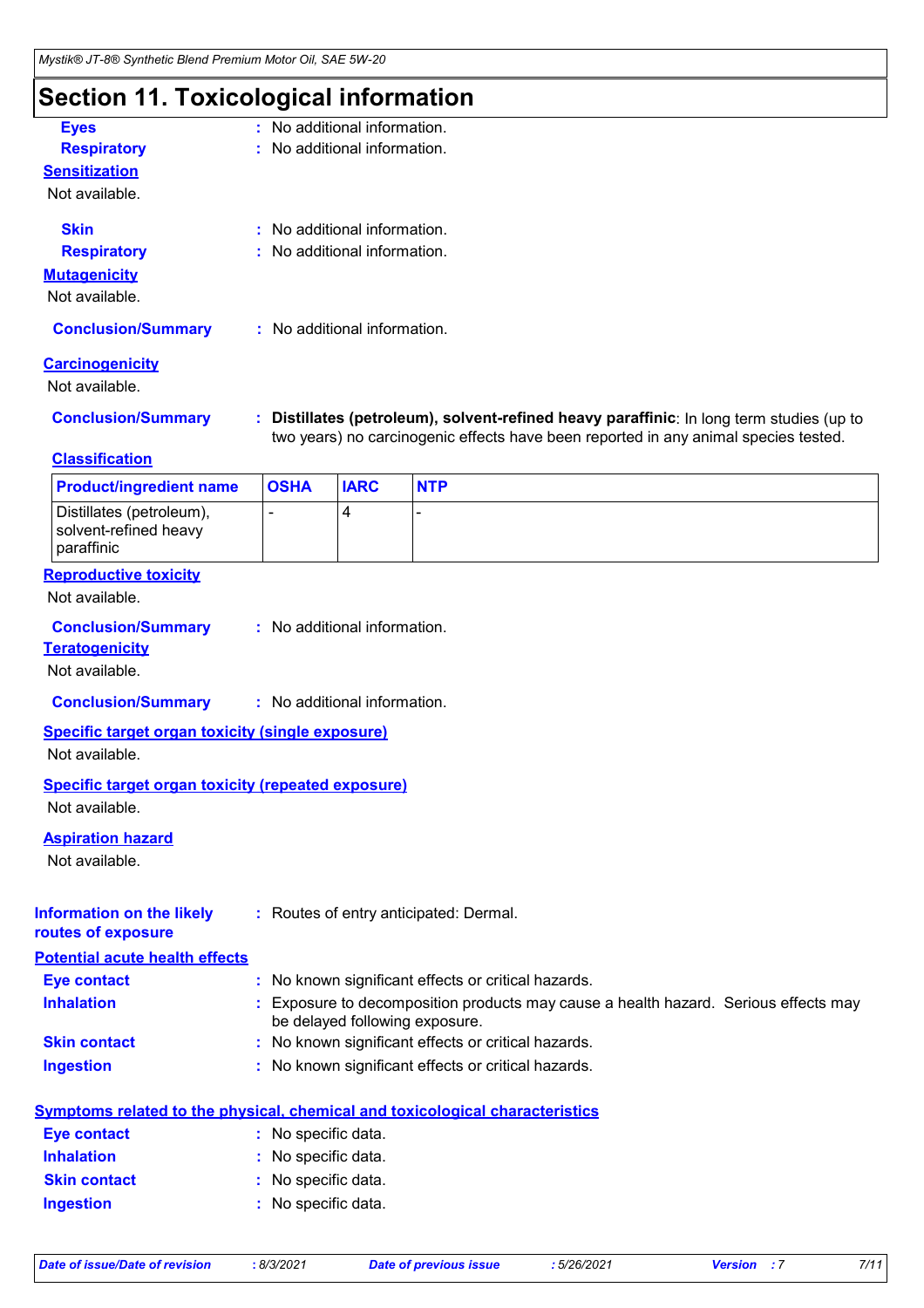### **Section 11. Toxicological information**

| Delayed and immediate effects and also chronic effects from short and long term exposure |
|------------------------------------------------------------------------------------------|
|                                                                                          |
| : Not available.                                                                         |
| $:$ Not available.                                                                       |
|                                                                                          |
| $:$ Not available.                                                                       |
| <b>Potential delayed effects</b><br>: Not available.                                     |
| <b>Potential chronic health effects</b>                                                  |
|                                                                                          |
| : No known significant effects or critical hazards.                                      |
| : No known significant effects or critical hazards.                                      |
| : No known significant effects or critical hazards.                                      |
| : No known significant effects or critical hazards.                                      |
| : No known significant effects or critical hazards.                                      |
| : No known significant effects or critical hazards.                                      |
| <b>Potential delayed effects</b>                                                         |

### **Section 12. Ecological information**

#### **Toxicity**

Not available.

**Conclusion/Summary :** Not available.

#### **Persistence and degradability**

**Conclusion/Summary :** Not available.

#### **Bioaccumulative potential**

| <b>Product/ingredient name</b>                                  | $\mathsf{LogP}_\mathsf{ow}$ | <b>BCF</b> | <b>Potential</b> |
|-----------------------------------------------------------------|-----------------------------|------------|------------------|
| Distillates (petroleum),<br>solvent-refined heavy<br>paraffinic | 3.9 <sub>to</sub> 6         |            | high             |
| Alkaryl amine                                                   | 3.64 to 7.02                | 1730       | high             |

#### **Mobility in soil**

**Soil/water partition coefficient (KOC)**

**:** Not available.

**Other adverse effects** : No known significant effects or critical hazards.

### **Section 13. Disposal considerations**

The generation of waste should be avoided or minimized wherever possible. Disposal of this product, solutions and any by-products should at all times comply with the requirements of environmental protection and waste disposal legislation and any regional local authority requirements. Dispose of surplus and non-recyclable products via a licensed waste disposal contractor. Waste should not be disposed of untreated to the sewer unless fully compliant with the requirements of all authorities with jurisdiction. Waste packaging should be recycled. Incineration or landfill should only be considered when recycling is not feasible. This material and its container must be disposed of in a **Disposal methods :**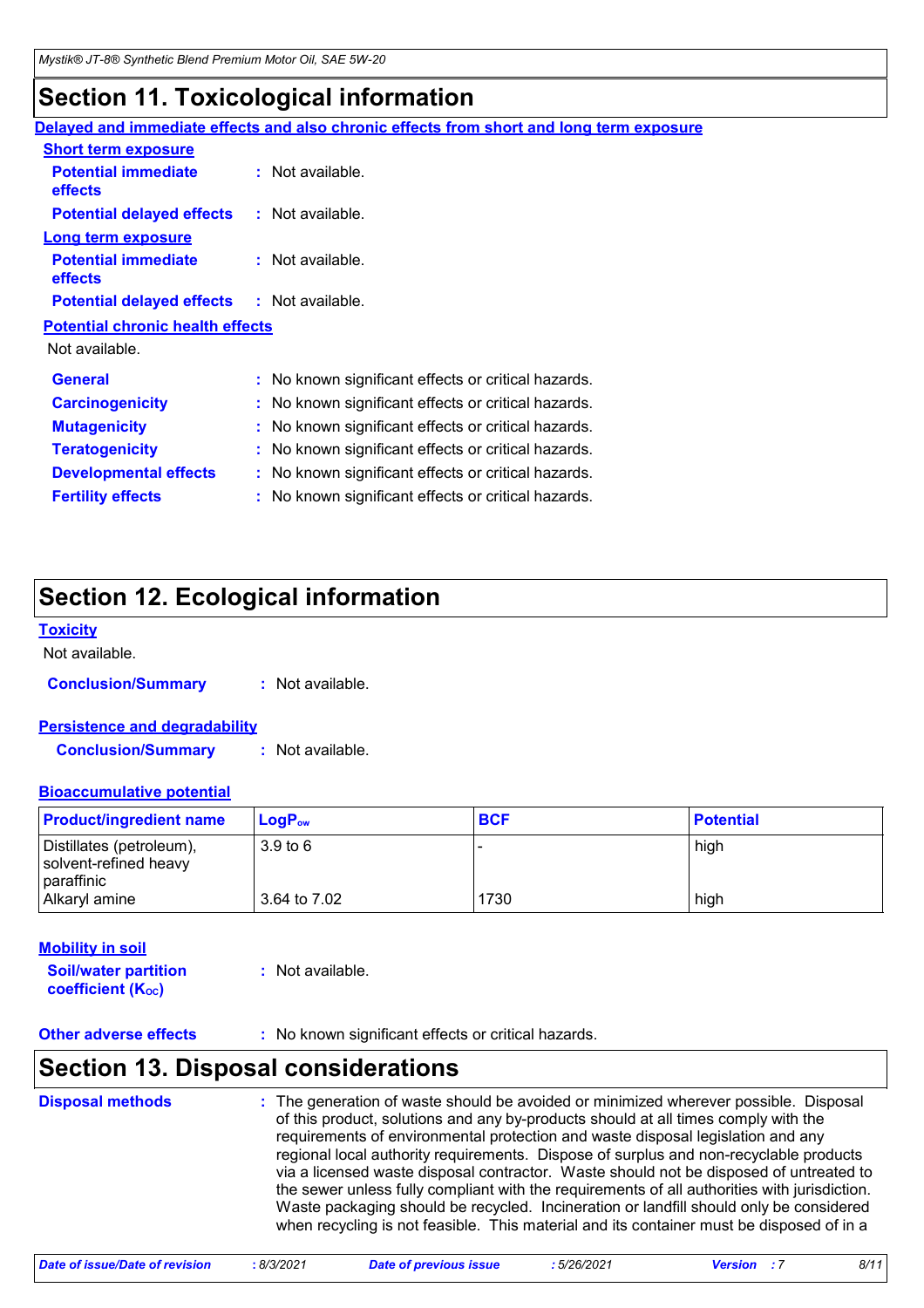### **Section 13. Disposal considerations**

safe way. Care should be taken when handling emptied containers that have not been cleaned or rinsed out. Empty containers or liners may retain some product residues. Avoid dispersal of spilled material and runoff and contact with soil, waterways, drains and sewers.

### **Section 14. Transport information**

|                                      | <b>DOT Classification</b> | <b>IMDG</b>                  | <b>IATA</b>     |
|--------------------------------------|---------------------------|------------------------------|-----------------|
| <b>UN number</b>                     | Not regulated.            | Not regulated.               | Not regulated.  |
| <b>UN proper</b><br>shipping name    |                           |                              |                 |
| <b>Transport</b><br>hazard class(es) |                           | $\overline{\phantom{0}}$     |                 |
| <b>Packing group</b>                 | $\overline{\phantom{a}}$  | $\qquad \qquad \blacksquare$ | $\qquad \qquad$ |
| <b>Environmental</b><br>hazards      | No.                       | No.                          | No.             |

**Oil:** The product(s) represented by this SDS is (are) regulated as "oil" under 49 CFR Part 130. Shipments by rail or highway in packaging having a capacity of 3500 gallons or more or in a quantity greater 42,000 gallons are subject to these requirements. In addition, mixtures containing 10% or more of this product may be subject to these requirements.

**Special precautions for user** : Transport within user's premises: always transport in closed containers that are upright and secure. Ensure that persons transporting the product know what to do in the event of an accident or spillage.

**Transport in bulk according :** Not available. **to Annex II of MARPOL and the IBC Code**

### **Section 15. Regulatory information**

**U.S. Federal regulations : Clean Water Act (CWA) 307**: zinc O,O,O',O'-tetrakis(1,3-dimethylbutyl) bis (phosphorodithioate); benzene; lead; Cadmium (Non-pyrophoric); Nickel **Clean Water Act (CWA) 311**: fumaric acid; ethylenediamine; maleic anhydride; vinyl acetate; benzene **United States inventory (TSCA 8b)**: All components are listed or exempted. This material is classified as an oil under Section 311 of the Clean Water Act (CWA) and the Oil Pollution Act of 1990 (OPA). Discharges or spills which produce a visible sheen on waters of the United States, their adjoining shorelines, or into conduits leading to surface waters must be reported to the EPA's National Response Center at (800) 424-8802.

### **SARA 302/304**

#### **Composition/information on ingredients**

|                                  |                   |              | <b>SARA 302 TPQ</b> |               | <b>SARA 304 RQ</b> |                |
|----------------------------------|-------------------|--------------|---------------------|---------------|--------------------|----------------|
| <b>Name</b>                      | $\frac{9}{6}$     | EHS (lbs)    |                     | (gallons)     | (lbs)              | (gallons)      |
| ethylenediamine<br>vinyl acetate | < 0.01<br>< 0.001 | Yes.<br>Yes. | 10000<br>1000       | 1337.1<br>129 | 5000<br>5000       | 668.5<br>644.8 |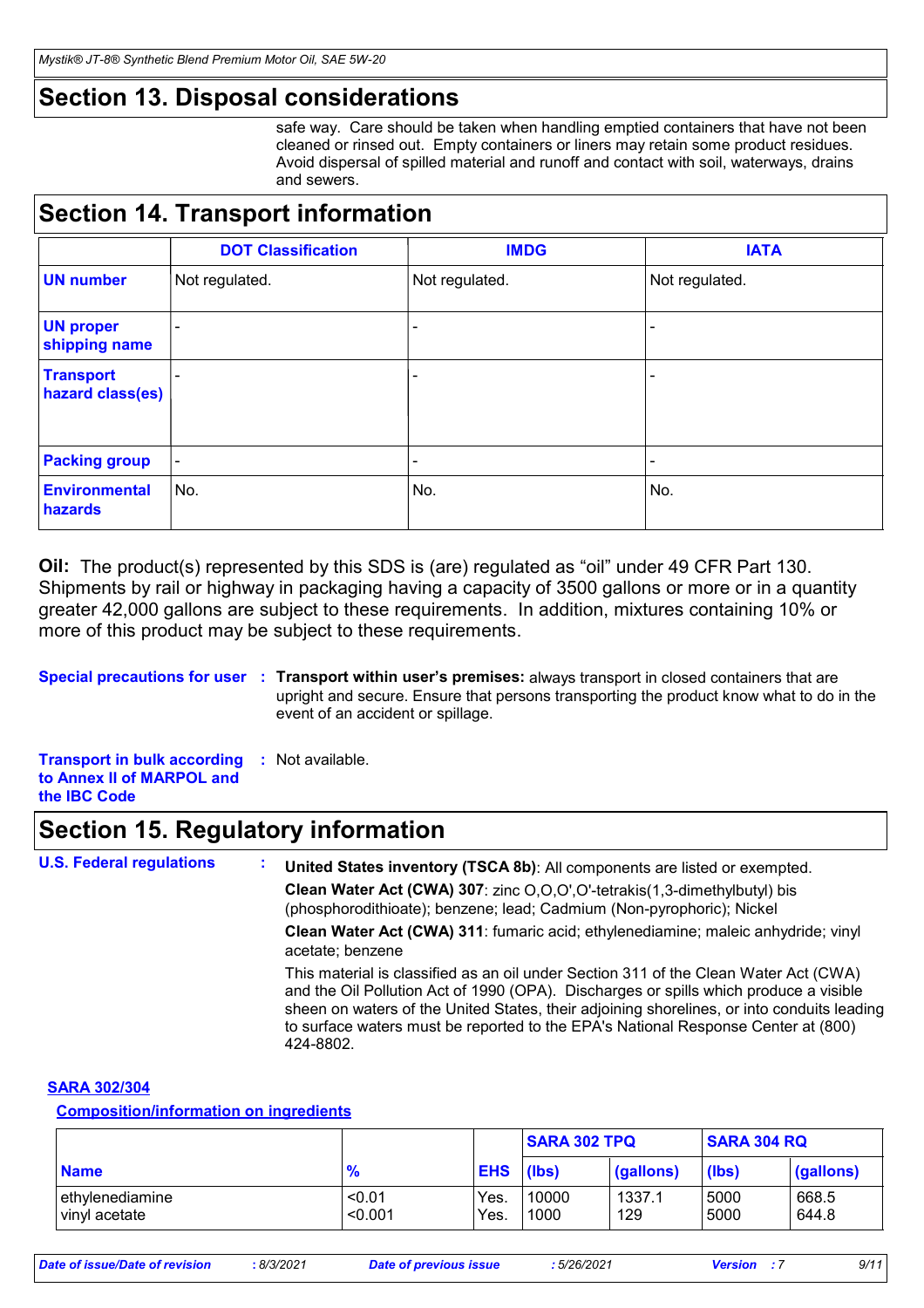### **Section 15. Regulatory information**

**SARA 304 RQ :** 163535506.8 lbs / 74245120.1 kg [22806378.8 gal / 86331535 L]

**SARA 311/312**

**Classification :** Not applicable.

#### **Composition/information on ingredients**

No products were found.

#### **SARA 313**

|                                                  | <b>Product name</b> | <b>CAS number</b> | $\frac{9}{6}$ |
|--------------------------------------------------|---------------------|-------------------|---------------|
| <b>Form R - Reporting</b><br><b>requirements</b> | lead                | 7439-92-1         | Itrace        |

SARA 313 notifications must not be detached from the SDS and any copying and redistribution of the SDS shall include copying and redistribution of the notice attached to copies of the SDS subsequently redistributed.

#### **State regulations**

| <b>Massachusetts</b> | : None of the components are listed.                            |
|----------------------|-----------------------------------------------------------------|
| <b>New York</b>      | : None of the components are listed.                            |
| <b>New Jersey</b>    | : None of the components are listed.                            |
| <b>Pennsylvania</b>  | : None of the components are listed.                            |
|                      | <b>California Prop. 65 Clear and Reasonable Warnings (2018)</b> |

WARNING: This product can expose you to Nickel, which is known to the State of California to cause cancer. For more information go to www.P65Warnings.ca.gov.

#### **International regulations**

#### **Inventory list**

| <b>United States</b><br><b>Australia</b><br><b>Canada</b><br>China<br><b>Europe</b> | : All components are listed or exempted.<br>: All components are listed or exempted.<br>: All components are listed or exempted.<br>: Not determined.<br>: All components are listed or exempted. |
|-------------------------------------------------------------------------------------|---------------------------------------------------------------------------------------------------------------------------------------------------------------------------------------------------|
| <b>Japan</b>                                                                        | : Japan inventory (ENCS): Not determined.<br>Japan inventory (ISHL): Not determined.                                                                                                              |
| <b>Malaysia</b>                                                                     | : Not determined.                                                                                                                                                                                 |
| <b>New Zealand</b>                                                                  | : All components are listed or exempted.                                                                                                                                                          |
| <b>Philippines</b>                                                                  | : Not determined.                                                                                                                                                                                 |
| <b>Republic of Korea</b>                                                            | : All components are listed or exempted.                                                                                                                                                          |
| <b>Taiwan</b>                                                                       | : Not determined.                                                                                                                                                                                 |
| <b>Thailand</b>                                                                     | : Not determined.                                                                                                                                                                                 |
| <b>Turkey</b>                                                                       | : Not determined.                                                                                                                                                                                 |
| <b>Viet Nam</b>                                                                     | Not determined.                                                                                                                                                                                   |

### **Section 16. Other information**

**National Fire Protection Association (U.S.A.)**

| Flammability                                       |
|----------------------------------------------------|
| <b>Health</b><br><b>(0)</b> Instability/Reactivity |
| <b>Special</b>                                     |

**Reprinted with permission from NFPA 704-2001, Identification of the Hazards of Materials for Emergency Response Copyright ©1997, National Fire Protection Association, Quincy, MA 02269. This reprinted material is not the complete and official position of the National Fire Protection Association, on the referenced subject which is represented only by the standard in its entirety.**